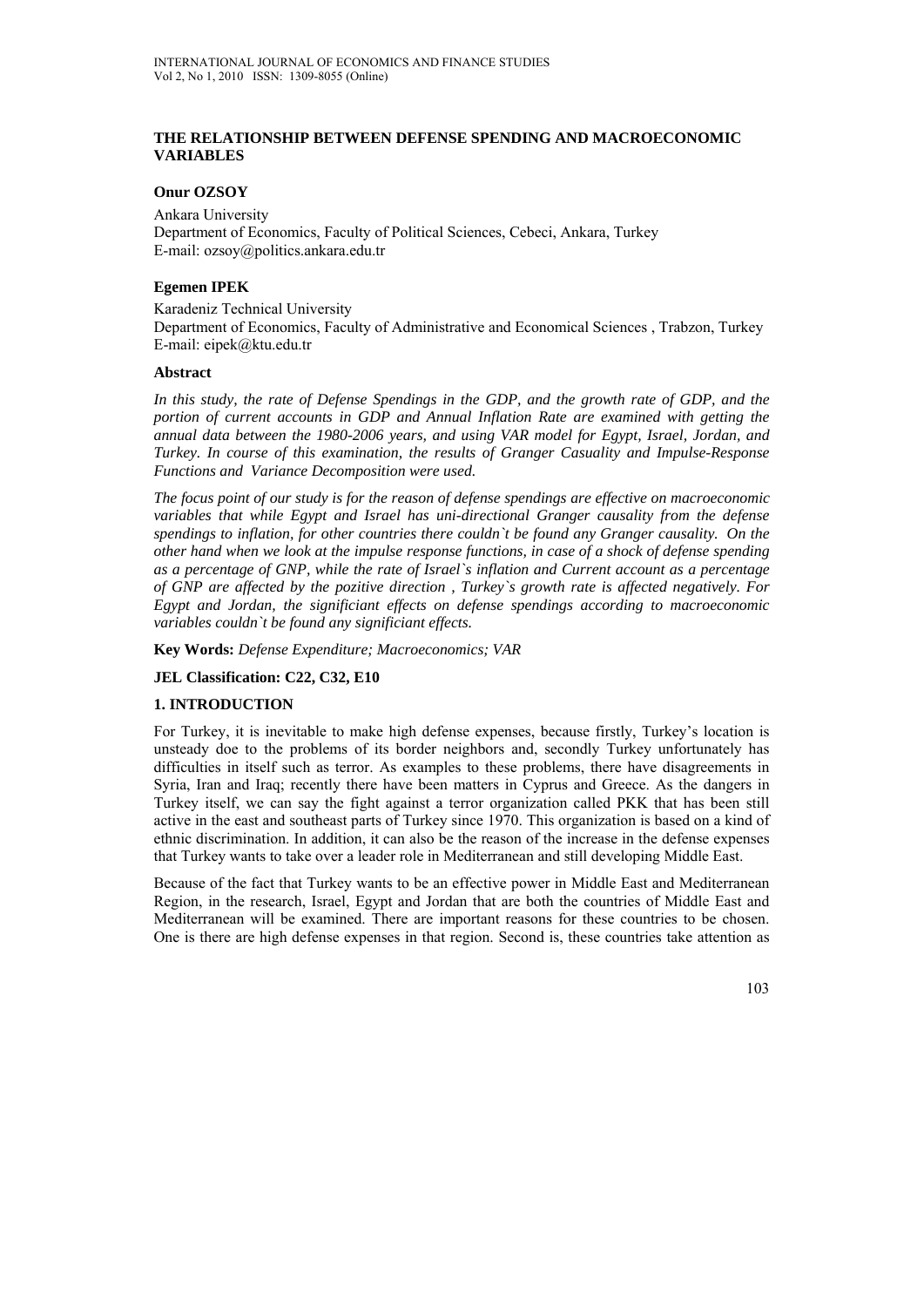politically and economically. And finally, the data that will be used in the research could be taken just for these principles.

In the research the relation between macro-economic variations with its main lines and the portion of defense expenses in the Gross National Product (GNP) will be designated around the VAR model. And these effects will be commented with the help of action-reaction graphics, Granger causality test and variance decomposition analysis. As macro-economic variations; inflation, GNP growth rate and the rate of current transactions on GNP will be used. And as variables and data range; the annual data between the years of 1980 and 2006 will be used.

# **2. THE LITERATURE**

Due to the fact that the investigation about the relation between the defense expenses and economic growth was firstly published in the book of Benoit 1973, the main interest started with the publication of an article in 1978 from that book. In the article published in 1973, Benoit examined 44 underdeveloped countries in between the years of 1950-1965. If we ignore the countries Burma, Israel and South Vietnam, he found that for the other 41 countries the relation between defense expenses and economic growth was positive on the contrary to his expectations and this started arguments as well.

In his research, Lim (1983) criticized Benoit's (1973) research on two factors. First one was the equation used was not coherent by a hypothesis proved. Second was, the measurement that was used for some variations wasn't wanted anymore. At the end of Lim's research, by using a prediction equation that was created in a specific conceptual frame, he pointed that he got the results that show the defense expenses were harmful to growth. But he added that there were important differences such as the harmful effects seen in Africa and West Europe weren't seen same in Asia, Middle East and South Europe.

Lots of researches followed these researches. Such as Lim (1983); Biswas and Ram (1986); Değer (1986); Ateşoğlu and Mueller (1990); Chowdhurry (1991). But they could not agree about the direction, impact and degree of the relation between military expenses and growth.

Even if lots of academic researches and arguments dealt with the military spending and growth, Kinsella's (1990) article, different from others, dealt also with the economic magnitudes except only the growth.

In this study, Kinsella examined the impacts of the defense expenses in the USA in 1939-1989 on macro-economic magnitudes. Kinsella drew a conclusion that there was no relation between the defense expenses and the price levels, the rate of unemployment, the rate of interest. In addition, Kinsella fixed that there wasn't any relation between the defense expenses and total output as well.

On the other hand, Beak (1991) developed Kinsella's (1990) studies by using structural VAR model. In his article, Baek (1991) used Kinsella's data and found that after the World War II, for the USA the price level had a noteworthy impact on the defense expenses in the years of 1946- 1989.

Payne and Ross (1992) again developed Kinsella's (1990) and Baek's (1991) studies by using quarter-cycle data in the years of 1960 and 1988 for the USA. And they found the results parallel to Kinsella's findings. However, Payne and Ross (1992), unlike Kinsella, used limited VAR model instead of structural VAR model. As a result of this, they pointed that there was no relation between the defense expenses and economic performance in the USA in 19981:1, 1988:1.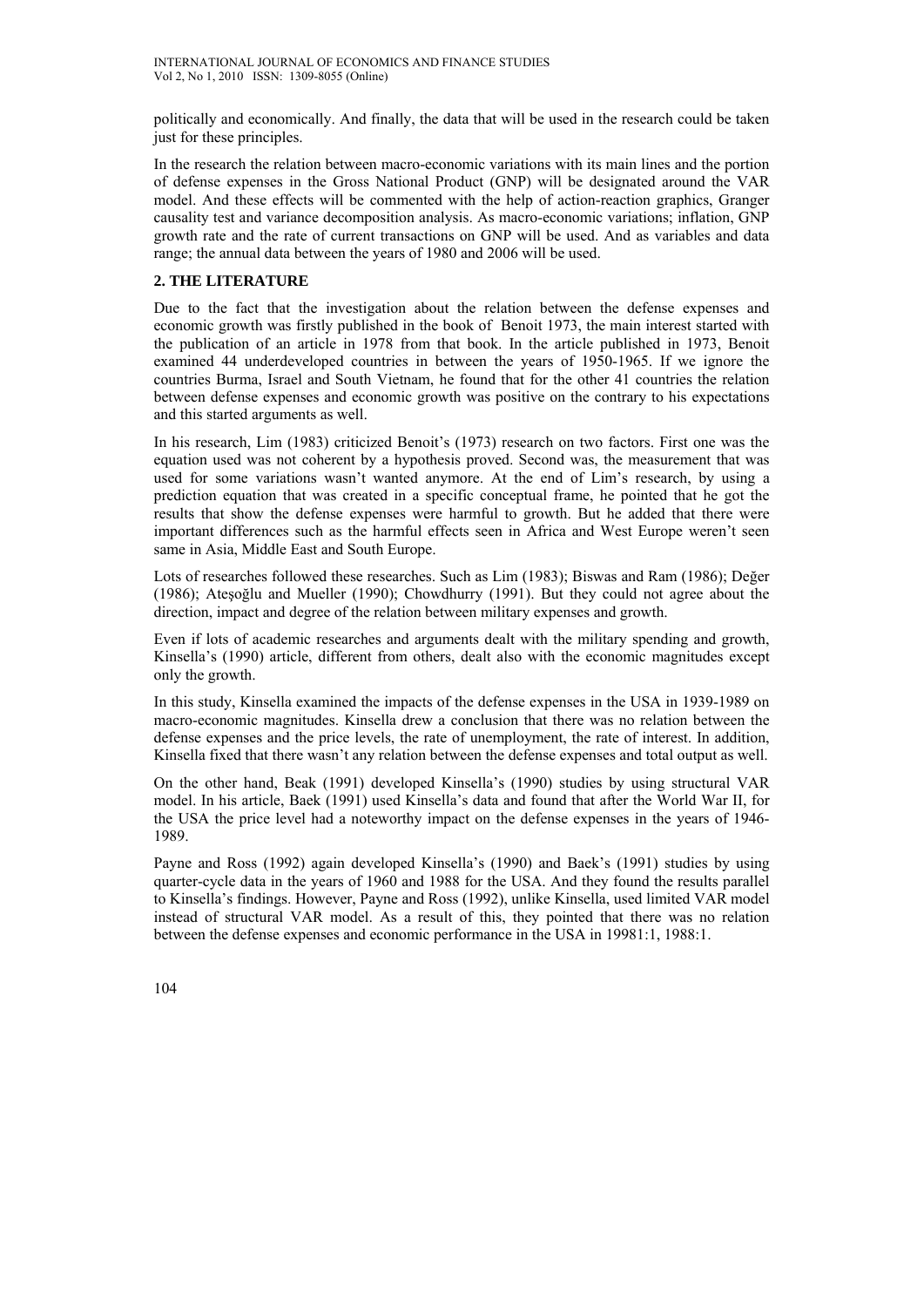Kollias and the others (2004) examined the relation between the defense expenses and economic growth for 15 European Union member countries, between the years of 1961 and 2000 by using co integration and causality tests. They got some results after that study and in it, depending upon the error correction models, causality tests ended up for Austria, Denmark and Luxembourg as bidirectional. For France, Finland and Portugal, there has been no random situation. As for Germany, Italy, Holland, Spain, Sweden and United Kingdom, it was pointed that there has been causality from growth to the defense expenses. In addition, it was found that there has been no co integration for Belgium, Greece and Iceland. Furthermore, for Belgium and Iceland there wasn't any causality, for Greece there was a unidirectional causality from growth to the defense expenses.

In their articles, Dakura and the others (2001) examined the relation between the defense expenses and the economic growth for 62 developed countries, with the data of 1975-1995 by using Granger causality test. They found, for 23 countries, there was a unidirectional causality from the defense expenses to the economic growth and vice versa. However they found bidirectional causality for 7 countries. Not only for 18 countries in the same features, there didn't arise any causality; but also for 14 countries in the different features there didn't arise any causality as well.

In his article, Dritsakis (2004) investigated the relation between the defense expenses and the economic growth between the years of 1960 and 2001 in Turkey and Greece, by using Johansen co integration test and vector error correction models (VECM). And as a conclusion, he couldn't find and co integration between the defense expenses and the economic growth. Nevertheless, for both countries (Turkey and Greece), he pointed that as a result of Granger causality test, there arose unidirectional causality from the growth to the defense expenses.

In his study in which he investigated the example of Turkey, Özsoy (2008) examined in a good detail, the relation between the defense expenses with the portion of defense expenses in GNP, the portion of government budget in GNP, the portion of the total budget deficit in GNP, growth rate of GNP, inflation rate, the portion of the government budget deficits in GNP by using VAR model and in addition to it Granger causality test. In consequence of the Granger causality test, he found unidirectional causality from the portion of defense expenses in GNP to the annual growth rate of GNP. Additionally, there didn't arise any causality between the portion of defense expenses in GNP and other variables.

# **3. DATA AND EMPIRICAL MODEL**

## **3.1 Data**

In this work, the original annual data between 1980 and 2006 years is going to be used. The variables that we will use in empirical model; is going to be Defense spending as a percentage of GNP, growth rate of GNP, inflation rate and the current accounts rate to GNP. All of these variables are gained separately for Turkey, Egypt, Jordan, and Israel. All of them is going to be used in this empirical work, data on defense spending was taken from SIPRI (Stockholm International Peace Research Institute) yearbooks and databas, since it is considered the most reliable source. As for that source of macroeconomics variables such as the growth rate of GNP which will be used in the model, inflation rate and the rate of current accounts to GNP, is International Monetary Fund (IMF). 2008 data statistics which are used in graphics drawing are estimated amount made by IMF.

Data sets and reductions used for countries are showned next.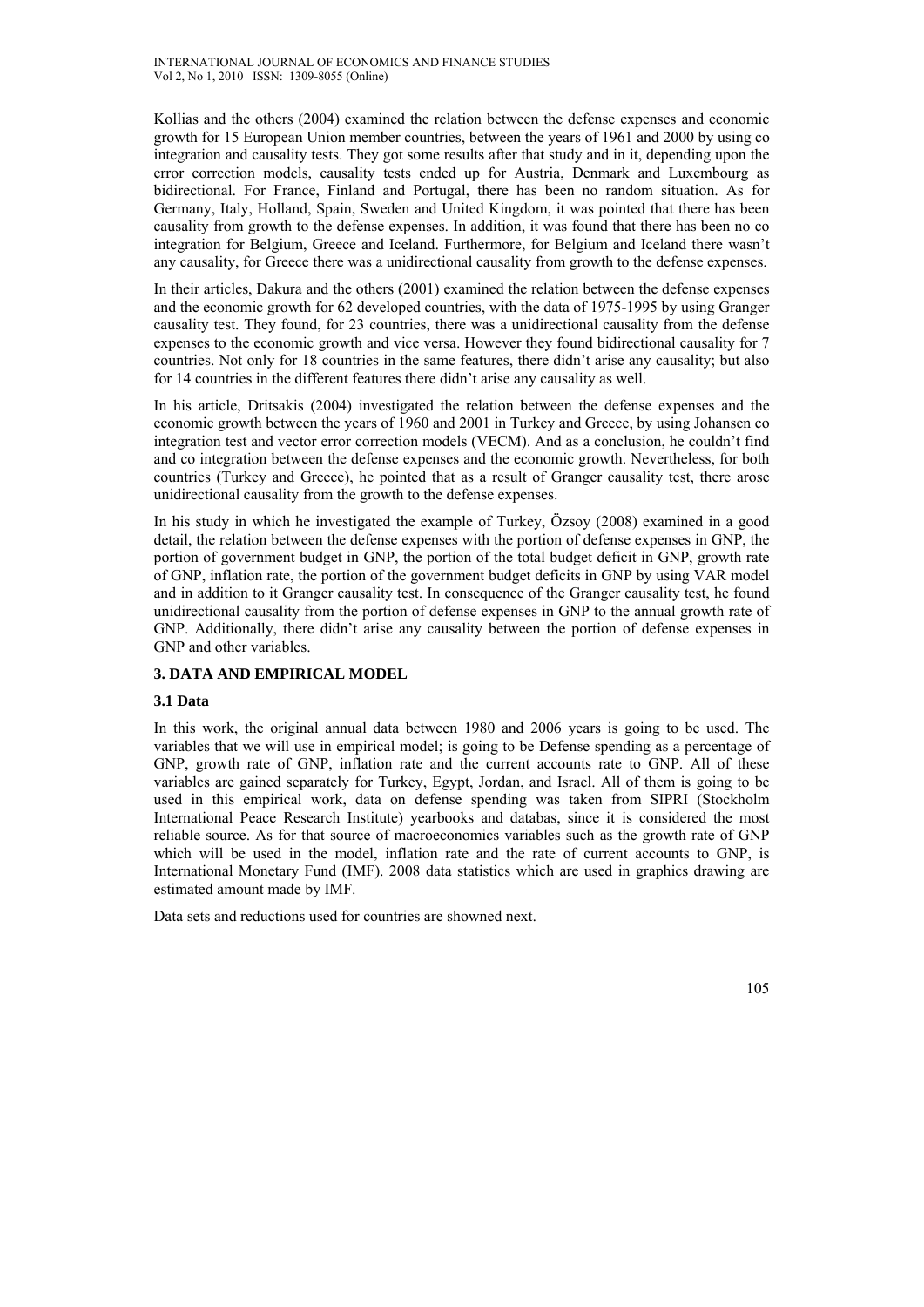INTERNATIONAL JOURNAL OF ECONOMICS AND FINANCE STUDIES Vol 2, No 1, 2010 ISSN: 1309-8055 (Online)

| DS.        | : Defense spending as a percentage of GNP | TR.        | $:$ Turkey: |
|------------|-------------------------------------------|------------|-------------|
| <b>GR</b>  | : GNP growth rate                         | <b>ISR</b> | :Israel     |
| <b>INF</b> | : Inflation rate                          | EGY        | $E$ gypt:   |
| <b>CA</b>  | : Current account as a percentage of GNP  | JRD        | :Jordan     |

|                   | таму т. маницат |                                                |    | - Diatistics of Beneficial macrocomonice variables |                        |
|-------------------|-----------------|------------------------------------------------|----|----------------------------------------------------|------------------------|
| <b>Country GR</b> |                 | INF                                            | CА | DS                                                 | ∏ Mean                 |
| Egypt             |                 | $[4.79](2.11)$ $[11.67](6.85)$ $[-0.56](3.63)$ |    | [4.13](1.82)                                       | () Standard deviation. |
| <b>Israel</b>     |                 | $[4.29](2.44)$ $[49.17](91.3)$ $[-1.32](3.48)$ |    | [12.15](5.62)                                      |                        |

 **Table 1: Summary Statistics of Selected Macroeconomic Variables** 

**Jordan** [4.45](5.10) [5.55](5.60) [-4.57](8.18) [10.27](2.30) **Turkey** [4.40](4.18) [52.03](28.9) [-1.780](2.16) [4.1](0.75)

Summary statistics for all countries are presented in Table 1. While Israel and Turkey approximately have the same sizes for the major macroeconomic variables, when we look at the rate of defence spendings according to GNP, we can see Israel spends nearly 3 times much more than Turkey. The most important reason of this is Israel`s current situation.

#### **3.2 The VAR Model and The Estimation Procedure**

$$
(DS)_t = a_1 + \mathop{\mathbf{a}}\limits_{i=1}^k b_{1i} (DS)_{t-i} + \mathop{\mathbf{a}}\limits_{i=1}^k g_{1i} (INF)_{t-i} + \mathop{\mathbf{a}}\limits_{i=1}^k q_{1i} (CA)_{t-i} + \mathop{\mathbf{a}}\limits_{i=1}^k y_{1i} (GR)_{t-i} + u_{1t} \qquad (1)
$$

$$
(INF)_i = a_2 + \mathop{\mathbf{A}}_{i=1}^6 b_{2i} (DS)_{i,i} + \mathop{\mathbf{A}}_{i=1}^6 g_{2i} (INF)_{i,i} + \mathop{\mathbf{A}}_{i=1}^6 q_{2i} (CA)_{i,i} + \mathop{\mathbf{A}}_{i=1}^6 y_{2i} (GR)_{i,i} + u_{2i} \quad (2)
$$

$$
(CA)_i = a_3 + \frac{a_1}{a_1} b_{3i} (DS)_{i-i} + \frac{a_1}{a_{i-1}} g_{3i} (INF)_{i-i} + \frac{a_1}{a_{i-1}} q_{3i} (CA)_{i-i} + \frac{a_1}{a_{i-1}} y_{3i} (GR)_{i-i} + u_{3i} \qquad (3)
$$

$$
(GR)_t = a_4 + \frac{a}{a_1} b_{4i} (DS)_{t-i} + \frac{a}{a_1} g_{4i} (INF)_{t-i} + \frac{a}{a_1} q_{4i} (CA)_{t-i} + \frac{a}{a_1} y_{4i} (GR)_{t-i} + u_{4t} \qquad (4)
$$

Equations  $(1)$ – $(4)$  represent a VAR model. The procedure starts with the test of determining the order of integration of each of the seriescovered in this study employing the Augmented Dickey– Fuller (ADF) (Dickey and Fuller,1979) unit root test. The unit root test is crucial in determining the existence of stationarity of time-series data, because if the stationarity of the time-series is violated, this could lead to a spurious regression (Granger and Newbold, 1974) and thus the estimated regressors could be invalid for interpretations. In general, a non-stationary time series is said to be integrated of Non-stationarity of a variable may simply be tested by using Augmented Dickey-Fuller test (ADF) (Dickey and Fuller, 1979; 1981). In this test, presence of unit root should be tested at level form first. If ADF test finds the variable non-stationary, the same test should be performed for the first difference of a variable. If first difference of a variable is also found nonstationary, the same test should be applied for the second difference of the variable. This process is repeated up to the rejection of the unit root hypothesis The null and alternative hypotheses are: Ho:  $\alpha$ 1=0, H1: $\alpha$ 1 <0.

ADF test is simply significance test for the coefficient of Xt-1,  $\alpha$ 1, in the regression. T-value of Xt-1 is used in this test procedure but critical values are different. Under the  $\alpha$ 1 ≥ 0 condition Xt is non-stationary, so even asymptotically its distribution diverge form the standard students tdistribution. Since, these statistics do not have the standard-distribution they are referred as  $\tau$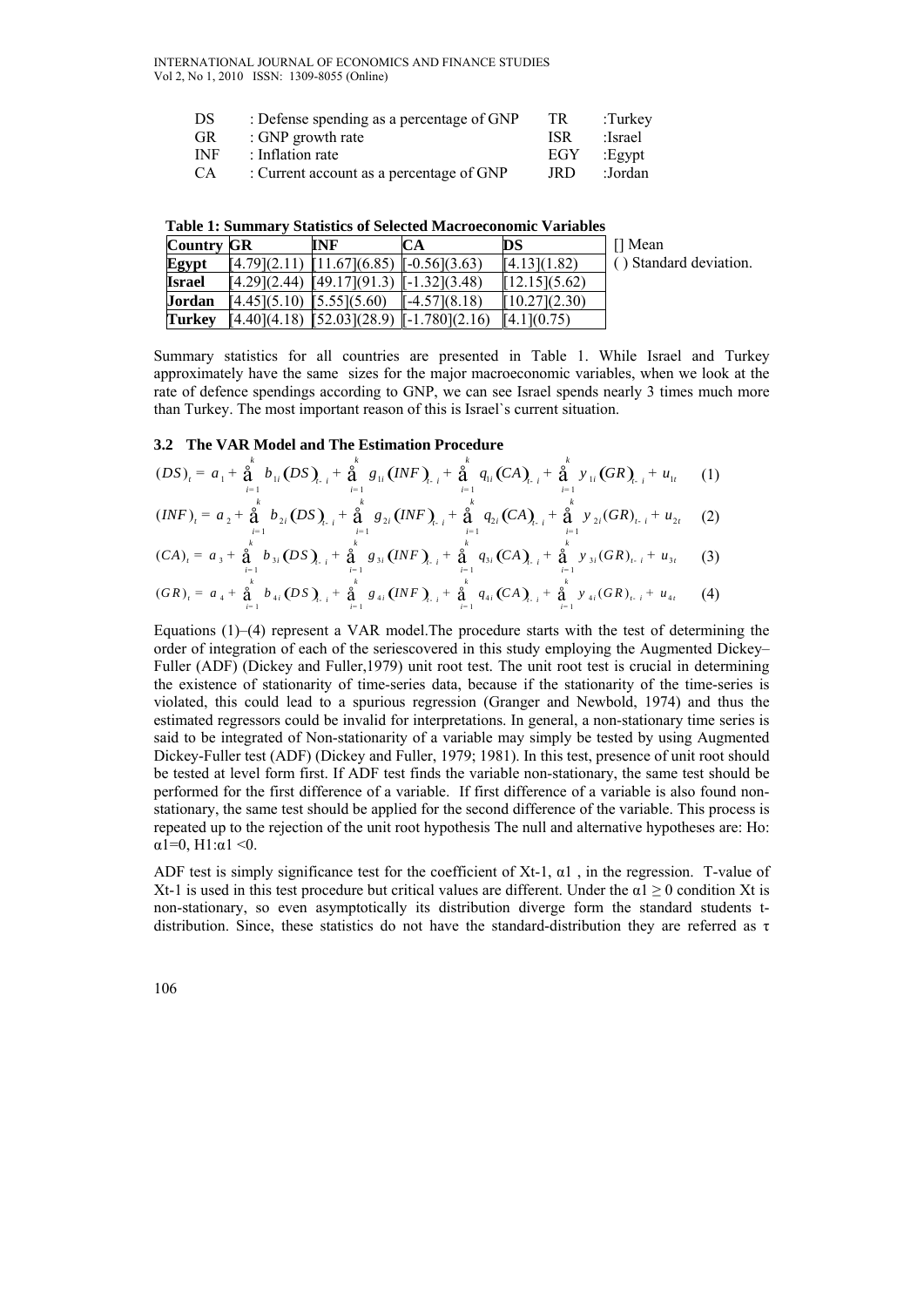statistics (Davidson and MacKinnon, 1993). Critical values presented by MacKinnon (1991) are the appropriate one. Null hypothesis  $\alpha$ 1=0 is implying that there is a unit root in the data generating mechanism of a variable. Alternative hypothesis is that  $\alpha$ 1 <0 significantly different from zero. If calculated t-value of  $\alpha$ 1 is below the critical value than Xt is stationary. If not Xt is non-stationary.

ADF test is the OLS regression of the model:

D X<sub>t</sub> = 
$$
a_0 + a_1 T r e n d + a_2 X_{t-1} + \sum_{i=1}^{n} q i D X_{t-i} + e_t
$$
 (5)

The model estimated above is used in testing the presence of unit root at the level form of the variable. In the equation, ∆ is the first difference operator, Xt is the variable to be tested for unit root intime t, ε is the stationary random error, t is time, and n is the lag length. The appropriate lag length for the model was determined on the basis of Akaike information criterion (AIC) and Hannan–Quinn information criterion (HQ) likelihood ratio (LR) and final prediction eror(FPE). All lag order selection criteria suggest 2 lags for Egypt and Israel, 1 lag for Turkey and Jordan. The unit root test results are presented in Table 3.In general, if a nonstationary time series has to be differenced d times to make it stationary, that time series is said to be integrated of order d. A time series Yt integrated of order is denoted as  $Yt \sim I(d)$ .

### **3.2.1 Diagnostic Tests on Residuals**

Results of diagnostic tests indicate that the models do not have problems of serial correlation and heteroscedasticity.The inverse roots graph proves the stability of the system. Therefore, the systems are free from problems and can be used to draw conclusions. (Diagnostic tests results are available upon request).

| Table 2. The Results of ADT Tests for Buildularity |          |            |                  |            |            |  |  |  |  |  |  |
|----------------------------------------------------|----------|------------|------------------|------------|------------|--|--|--|--|--|--|
| <b>Variables</b>                                   | I(0)     | I(1)       | <b>Variables</b> | I(0)       | I(1)       |  |  |  |  |  |  |
| <b>Dsegy</b>                                       | $-1.57$  | $-3.15***$ | <b>Dsisr</b>     | $-1.78$    | $-5.88*$   |  |  |  |  |  |  |
| <b>Gregy</b>                                       | $-1.94$  | $-3.97*$   | <b>Grisr</b>     | $-4.18*$   | $-4.42*$   |  |  |  |  |  |  |
| <b>Infegy</b>                                      | $-2.96$  | $-5.61*$   | <b>Infisr</b>    | $-2.53$    | $-3.23***$ |  |  |  |  |  |  |
| <b>Caegy</b>                                       | $-2.67$  | $-4.12*$   | Caisr            | $-1.83$    | $-5.12*$   |  |  |  |  |  |  |
| Dsjrd                                              | $-4.65*$ | $-5.01*$   | <b>D</b> str     | $-2.48$    | $-4.13**$  |  |  |  |  |  |  |
| Grjrd                                              | $-4.46*$ | $-4.58*$   | Grtr             | $-5.95*$   | $-6.29*$   |  |  |  |  |  |  |
| Infjrd                                             | $-4.36*$ | $-4.35*$   | Inftr            | $-3.36***$ | $-4.35*$   |  |  |  |  |  |  |
| Cajrd                                              | $-3.01$  | $-4.94*$   | Catr             | $-3.19***$ | $-6.14*$   |  |  |  |  |  |  |

**Table 2: The Results of ADF Tests for Stationarity** 

Note:  $(*, **, ***)$  indicates significance at 1%,5%,10% level. Asymptotic critical values reference: Davidson and MacKinnon (1993) −3.96, −3.41, −3.13 for 1%, 5%, 10% significant levels respectively.

# **3.2.2 Granger Causality**

Egypt Granger Causality Analyse results indicate that there is an unidirectional causality from DSEGY to INFEGY and from CAEGY to INFEGY. Israel Granger Causality Analyse results indicate that there is an bidirectional causality between CAISR and INFISR,and unidirectional causality from DSISR to INFSR. Hovewer made for Jordan Granger Causality Analyse results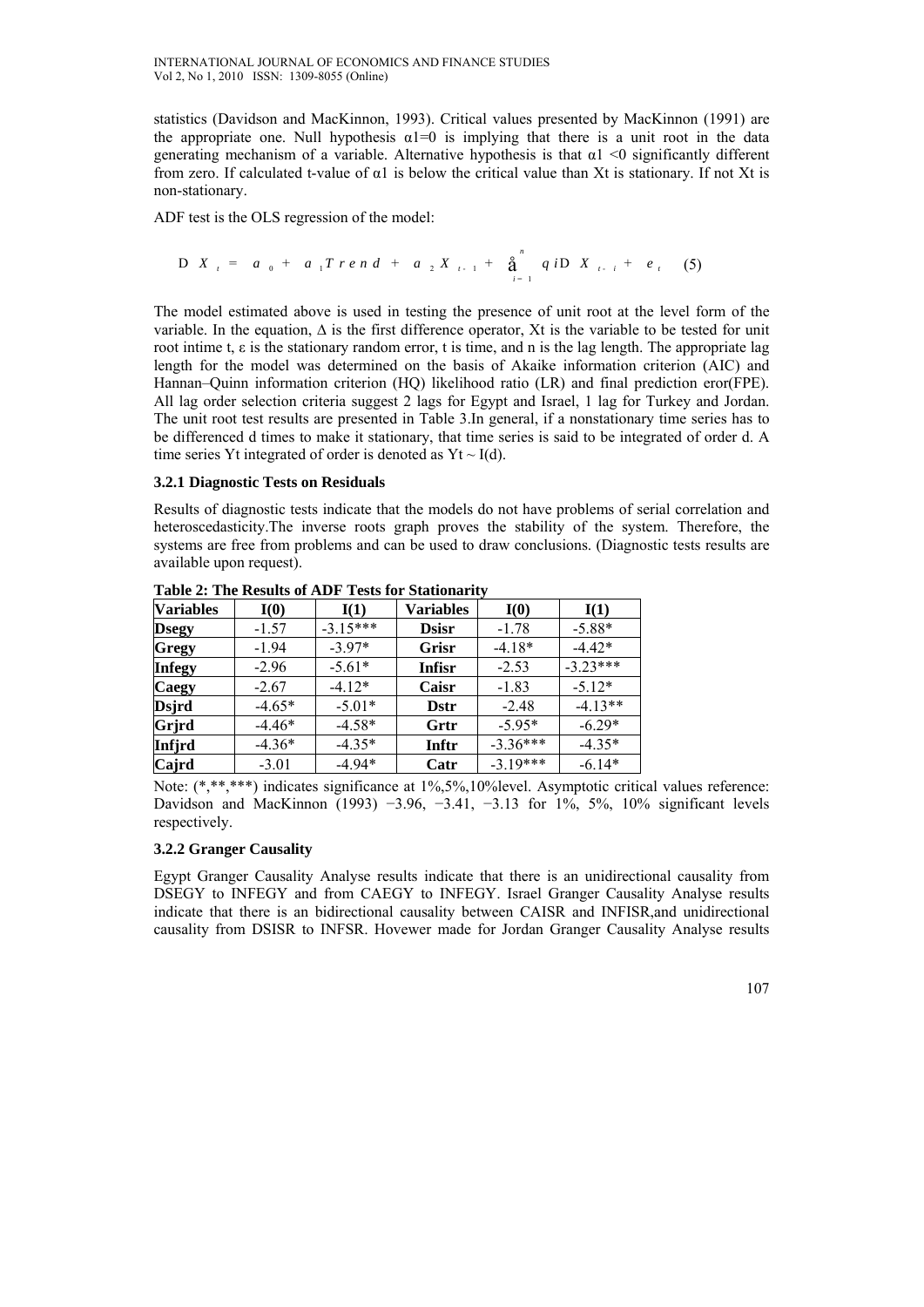indicate only unidirectional causality from INFJRD to CAJRD. For Turkey Analyse couldn`t be found any Granger Causality between variables.

### **3.2.3 Impulse Response Analysis**

In impulse response analysis, the ordering of the variables is important to analyse the effect of the shocks. The residual correlation matrixes suggest the correct ordering based on the magnitude of the correlation matrixes; however, low correlation in our estimation results indicate that the different ordering of the variable would not produce significantly different results. IRF figures are presented respectively for Egypt, Jordan, Israel Turkey in Figure 2.

When we search Impulse- Response Figures we are focus on effects of DS shock on macro economic variables.In a possible DSEGY shock , DSEGY`s reaction is positive and significiant in the 1<sup>st</sup> and 3<sup>rd</sup> periods but its reaction is less than first period. In a DSISR shock, DSISR`s reaction is significiant and positive in the first and third periods but declining, however INFISR`s reaction is again in the first 2 periods significiant, positive and increasing, and its CAISR reaction to the same shock is significiant and positive in only 2 periods.

#### **Figure 2: Impulse Response Functions for Egypt, Israel, Jordan and Turkey**



In a possible shock in DSJRD, DSJRD's reaction is significiant and positive in the  $1<sup>st</sup>$  and  $3<sup>rd</sup>$ periods, on the other hand while its affect is less than  $1<sup>st</sup>$  period. Finally, a possible shock happens in DSTR, that will affect DSTR positive in the first 3 periods, nevertheless this effect will decrease by degrees. And the same shock affects GRTR only in the first period and it is negative. All of the shocks also becomes stable after 20 periods.

#### **3.2.4 Variance Decompositions**

Variance decompositions offer a slightly different method of examining VAR dynamics. They give the proportion of the movements in the dependent variables that are due to their "own" shocks, versus shocks to the other variables. This is done by determining how much of the *s*-step ahead forecast error variance for each variable is explained innovations to each explanatory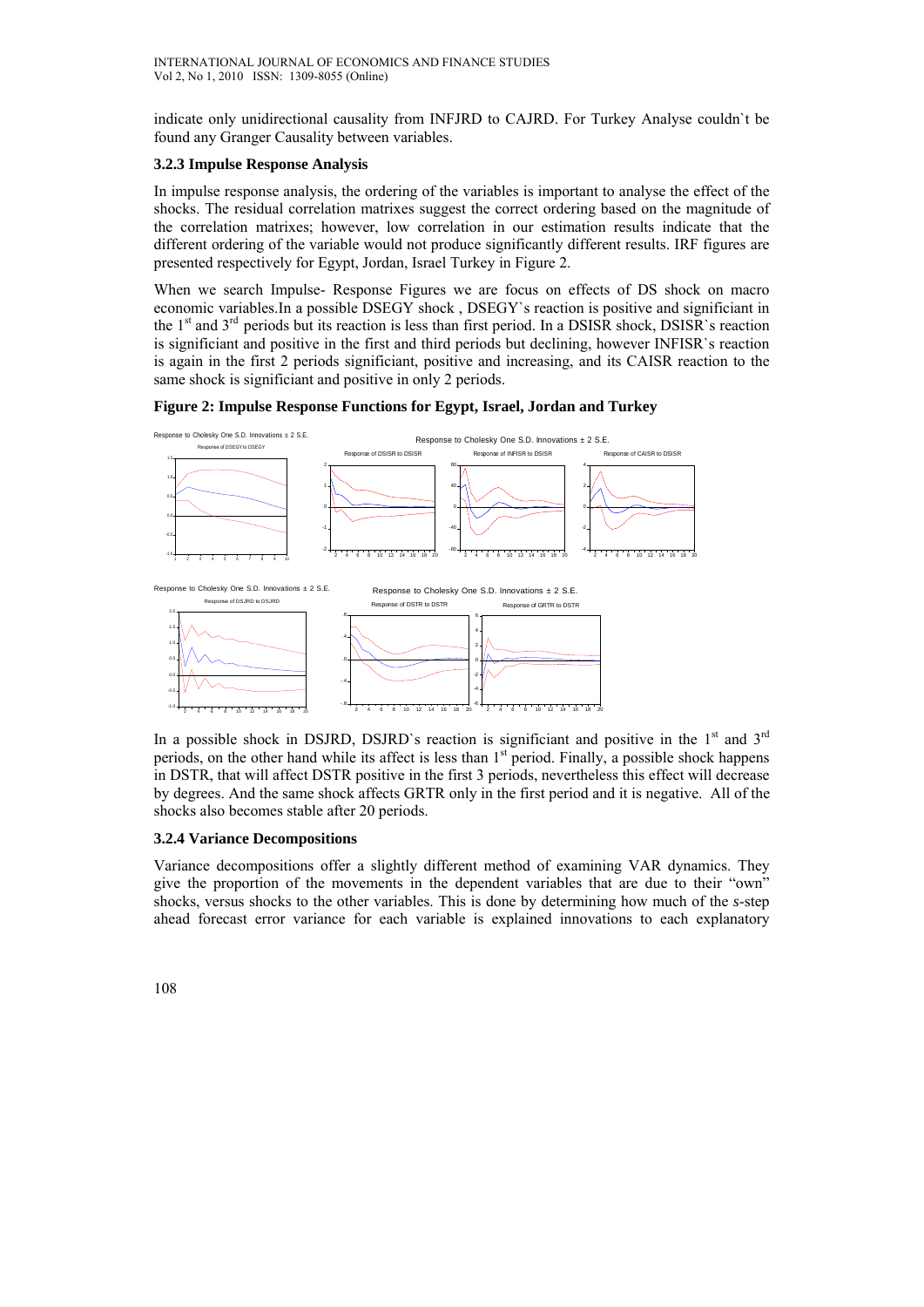variable  $(s = 1,2, \ldots)$ . The variance decomposition gives information about the relative importance of each shock to the variables in the VAR. (Brooks, 2002: 300-301).

|                | <b>DSEGY</b> |                |              |                |              | <b>GREGY</b> |                |                | <b>INFEGY</b>          |          |     |                |                | <b>CAEGY</b> |                |    |  |
|----------------|--------------|----------------|--------------|----------------|--------------|--------------|----------------|----------------|------------------------|----------|-----|----------------|----------------|--------------|----------------|----|--|
| P              | Ds           | Gr             | Inf          | Ca             | Ds           | Gr           | Inf            | Ca             | Ds                     | Gr       | Inf | Ca             | Ds             | Gr           | Inf            | Ca |  |
| 1              | 100          | $\theta$       | $\theta$     | $\theta$       | 14           | 86           | $\theta$       | $\theta$       | 5                      | 12       | 83  | $\mathbf{0}$   | $\mathbf{1}$   | 11           | $\theta$       | 88 |  |
| 2              | 96           | $\overline{2}$ | 1            | 1              | 11           | 81           | 7              | 1              | 16                     | 15       | 68  | 1              | $\mathbf{1}$   | 28           | $\overline{2}$ | 69 |  |
| 3              | 92           | 4              | 1            | $\overline{2}$ | 18           | 65           | $\overline{4}$ | 13             | 16                     | 16       | 49  | 19             | 8              | 36           | 4              | 52 |  |
|                | <b>DSJRD</b> |                |              |                |              | <b>GRJRD</b> |                |                | <b>INFJRD</b>          |          |     | <b>CAJRD</b>   |                |              |                |    |  |
| P              | Ds           | Gr             | Inf          | Ca             | Ds           | Gr           | Inf            | Ca             | $\mathbf{D}\mathbf{s}$ | Gr       | Inf | Ca             | Ds             | Gr           | Inf            | Ca |  |
| 1              | 100          | $\mathbf{0}$   | $\theta$     | $\Omega$       | 7            | 93           | $\theta$       | $\Omega$       | 1                      | 33       | 66  | $\mathbf{0}$   | $\theta$       | 27           | $\theta$       | 73 |  |
| $\overline{2}$ | 92           | 1              | $\mathbf{1}$ | 7              | 10           | 78           | 10             | $\overline{2}$ | 12                     | 18       | 66  | $\overline{4}$ | $\overline{2}$ | 21           | 12             | 65 |  |
| 3              | 90           | 1              | $\mathbf{1}$ | 8              | 22           | 65           | 10             | 3              | 15                     | 17       | 63  | 5              | 5              | 17           | 27             | 51 |  |
|                | <b>DSISR</b> |                |              |                | <b>GRISR</b> |              |                |                | <b>INFISR</b>          |          |     |                | <b>CAISR</b>   |              |                |    |  |
| P              | Ds           | Gr             | Inf          | Ca             | Ds           | Gr           | Inf            | Ca             | Ds                     | Gr       | Inf | Ca             | <b>Ds</b>      | Gr           | Inf            | Ca |  |
| 1              | 100          | $\mathbf{0}$   | $\theta$     | $\theta$       | $\theta$     | 100          | $\theta$       | $\theta$       | 54                     | $\theta$ | 46  | $\theta$       | 9              | 6            | 1              | 84 |  |
| $\overline{c}$ | 98           | $\overline{c}$ | $\mathbf{0}$ | $\Omega$       | $\theta$     | 98           | $\theta$       | $\overline{2}$ | 69                     | 1        | 26  | 4              | 23             | 10           | 24             | 43 |  |
| 3              | 93           | 4              | $\theta$     | 3              | 1            | 97           | $\theta$       | $\overline{2}$ | 59                     | 5        | 25  | 11             | 39             | 13           | 19             | 29 |  |
|                | <b>DSTR</b>  |                |              |                | <b>GRTR</b>  |              |                |                | <b>INFTR</b>           |          |     |                | <b>CATR</b>    |              |                |    |  |
| P              | Ds           | Gr             | Inf          | Ca             | Ds           | Gr           | Inf            | Ca             | Ds                     | Gr       | Inf | Ca             | Ds             | Gr           | Inf            | Ca |  |
| 1              | 100          | $\theta$       | $\theta$     | $\theta$       | 37           | 63           | $\theta$       | $\theta$       | $\theta$               | 5        | 95  | $\theta$       | 8              | 30           | 15             | 47 |  |
|                |              |                |              |                |              |              |                |                |                        |          |     |                |                |              |                |    |  |
| 2              | 100          | $\theta$       | $\theta$     | $\mathbf{0}$   | 35           | 65           | 1              |                | $\overline{c}$         | 5        | 91  | $\overline{c}$ | 12             | 24           | 24             | 40 |  |

**Table 5: Variance Decompositions for Egypt, Jordan, Israel and Turkey** 

In the light of Egypt`s variance decomposition`s statistics, it is seen that in a possible shock in GREGY, it is seen that 18% of it is explained by DSEGY in the  $3<sup>th</sup>$  period. In this way, while DSEGY's explanation rate of INFEGY is  $16\%$  in the  $2<sup>nd</sup>$  period. When we look at the results of variance decomposition for Jordan, we see that DSJRD explains GRJRD at the rate of 22% in the 3<sup>rd</sup> period, and explains INFJRD at the rate of 15% also in the 3<sup>rd</sup> period.According to results of variance decomposition for Israel, DSISR`s explanation for a INFISR shock is 69% in the 2<sup>nd</sup> period, and for CAISR is  $39\%$  in the  $3<sup>rd</sup>$  period. When we look at the statistics for variance decomposition of Turkey, in process of a shock abouth growth rate, GRTR`s explanation rate for itself in the first period is 63%, and DSTR`s explanation rate of this shock is 36% in the first period. In fact, the 12 percentage rate of a shock in CATR is explained by DSTR from  $2<sup>nd</sup>$  period on.

## **4. CONCLUSIONS**

In this study, the rate of Defense Spendings in the GDP, and the growth rate of GDP, and the portion of current accounts in GDP and Annual Inflation Rate are examined with getting the annual data between the 1980-2006 years, and using VAR model for Egypt, Israel, Jordan, and Turkey. In course of this examination, the results of Granger Casuality and Impulse-Response Functions and variance decomposition were used.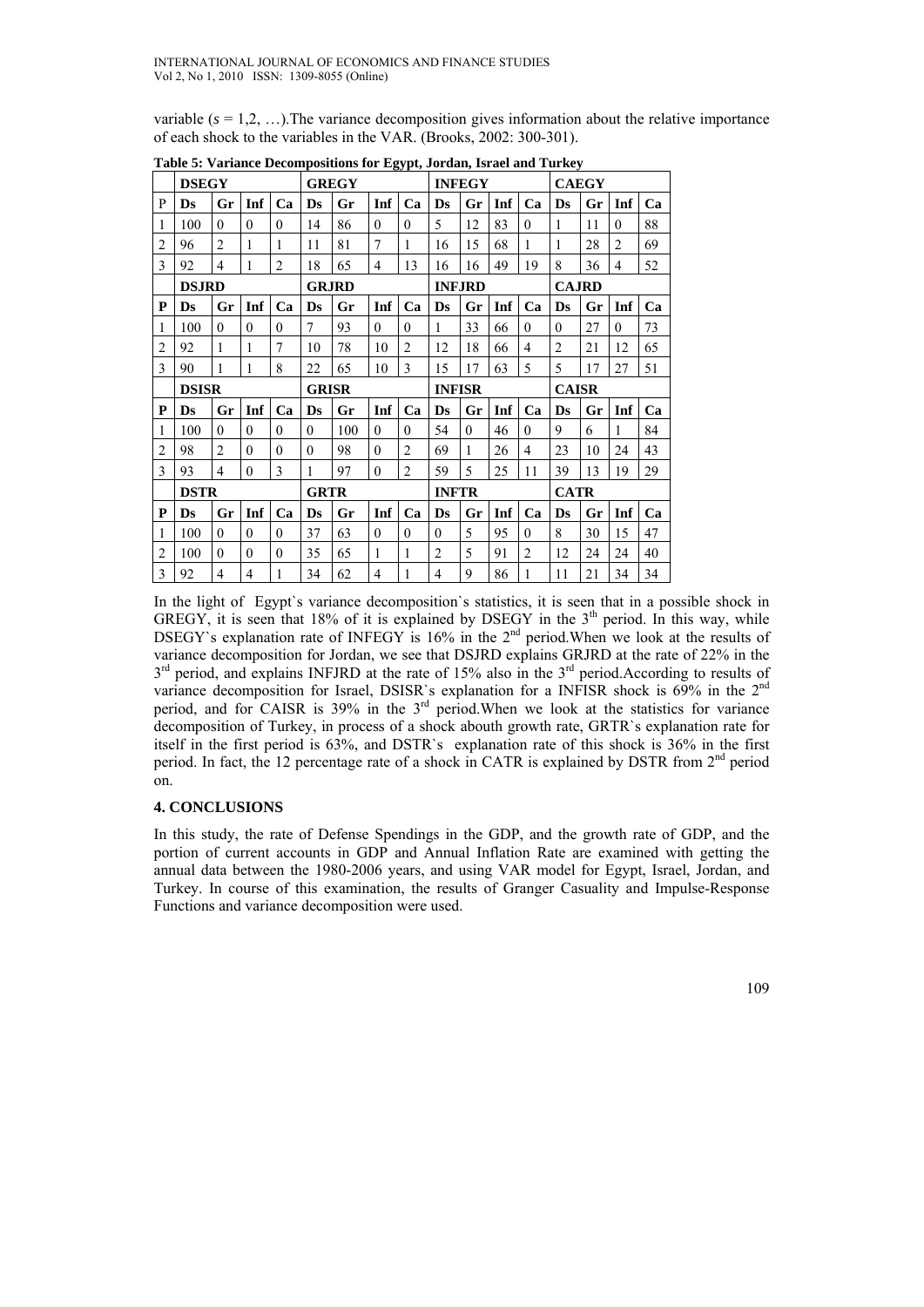The focus point of our study is for the reason of defense spendings are effective on macroeconomic variables that while Egypt and Israel has uni-directional Granger causality from the defense spendings to inflation, for other countries there couldn`t be found any Granger causality. On the other hand when we look at the impulse response functions, in case of a shock of defense spending as a percentage of GNP, while the rate of Israel`s inflation and Current account as a percentage of GNP are affected by the pozitive direction , Turkey`s growth rate is affected negatively. For Egypt and Jordan, the significiant effects on defense spendings according to macroeconomic variables couldn`t be found any significiant effects.

# **BIBLIOGRAPHY**

Ateşoğlu, H. S. ve Michael J. Mueller (1990) "Defence Spending and Economic Growth." Defence Economics 2, pg.19-27.

Baek, E.G. (1991) "Defense spending and economic performance in the United States." Defence and Peace Economic 2, pg.251-264.

Benoit, E. (1978) "Growth and defense in developing countries." Economic Development and Cultural Change 26 (January) , pg. 271-280.

Biswas, B. ve R. RAM (1986) "Military expenditures and economic growth in less developed countries: an augmented model and further evidence." Economic Development and Cultural Change 34 (January) , pg. 361-372.

Brooks, C. (2008) "Introductory Econometrics for Finance" 2. Edition, Cambridge., pg. 300-301.

Chowdhury A. R. (1991) "A Causal Analysis of Defense Spending and Economic Growth" The Journal of Conflict Resolution, Vol. 35, No. 1, pg. 80-97

Dakurah, H., Davies, S. ve Sampath, R. (2001) "Defense spending and economic growth in developing countries. A causality analysis." Journal of Policy Modeling 23, pg. 651–658.

Davidson, R. ve MacKinnon, J. (1993) "Estimation and Inference in Econometrics." London: Oxford University Press, pg. 708, Table 20.1.

Değer, S. Ve Ron, Smith (1983) "Military Expenditure and Growth in Less Developed Countries." The Journal of Conflict Resolution, Vol. 27, No. 2, (Jun., 1983), pg. 335-353

Değer, S. (1986) "Economic Development and Defense Expenditure" Economic Development and Cultural Change, Vol. 35, No. 1 (Oct., 1986), pg. 179-196

Dickey, D.A. ve Fuller, W.A. (1979) "Distribution of the estimators for autoregressive time series with a unit root." Journal of the American Statistical Association 74, pg. 427–431.

Dritsakis, N. (2004) "Defense spending and economic growth: an empirical investigation for Greece and Turkey." Journal of Policy Modeling , pg. 249–264.

Gonzalo, J. (1994) "Five alternative methods of estimating long-run equilibrium relationships." Journal of Econometrics $60(1-2)$ , pg. 203-233.

Gujarati, N. D. (1999) Basic Econometrics, Mc Graw-Hill, İstanbul: Literatür Yayıncılık.,pg 713- 726.